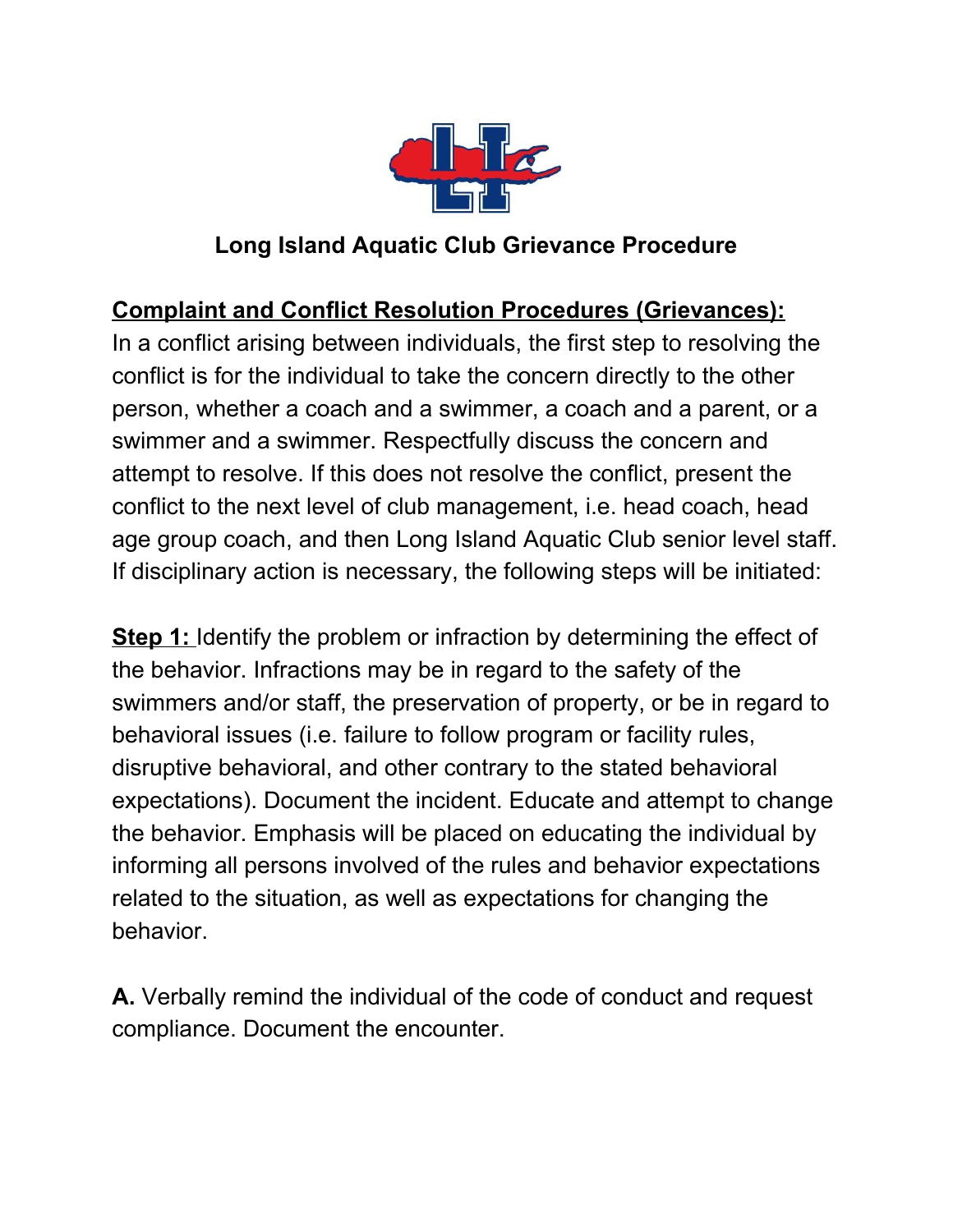**B.** If the behavior continues and the infractions jeopardize the safety of swimmers, potential disciplinary action will occur, such as removal from the pool (the coach will be responsible for this decision).

At least two Long Island Aquatic Club staff will be present in the event a disciplinary meeting is required. Any anticipated meeting with a swimmer(s) to resolve a conflict and point out expected behaviors should have at least two Long Island Aquatic Club staff present. Any continuing of the behavior requiring another meeting should involve the parent(s), athlete(s) and two Long Island Aquatic Club staff.

All coach/swimmer interactions will be in an open environment and/or with at least two Long Island Aquatic Club staff present. Document incident and details of the interaction.

**Step 2:** All attempts will have been made to educate the individual(s) and request for their compliance. However, interventions may take place when the repeated negative behavior is disruptive and is impacting the safety and positive experiences of swimmers or coaches. The following action(s) will be taken:

**A.** The person committing the infraction will be suspended from club participation.

**B.** A meeting with all involved parties will take place. For coaches, this will include the Head Age Group Coach, the Head Coach, and Long Island Aquatic Club senior level staff.

**C.** This meeting will be used to identify the violations or behavioral problems, as well as the required changes in the individual(s)